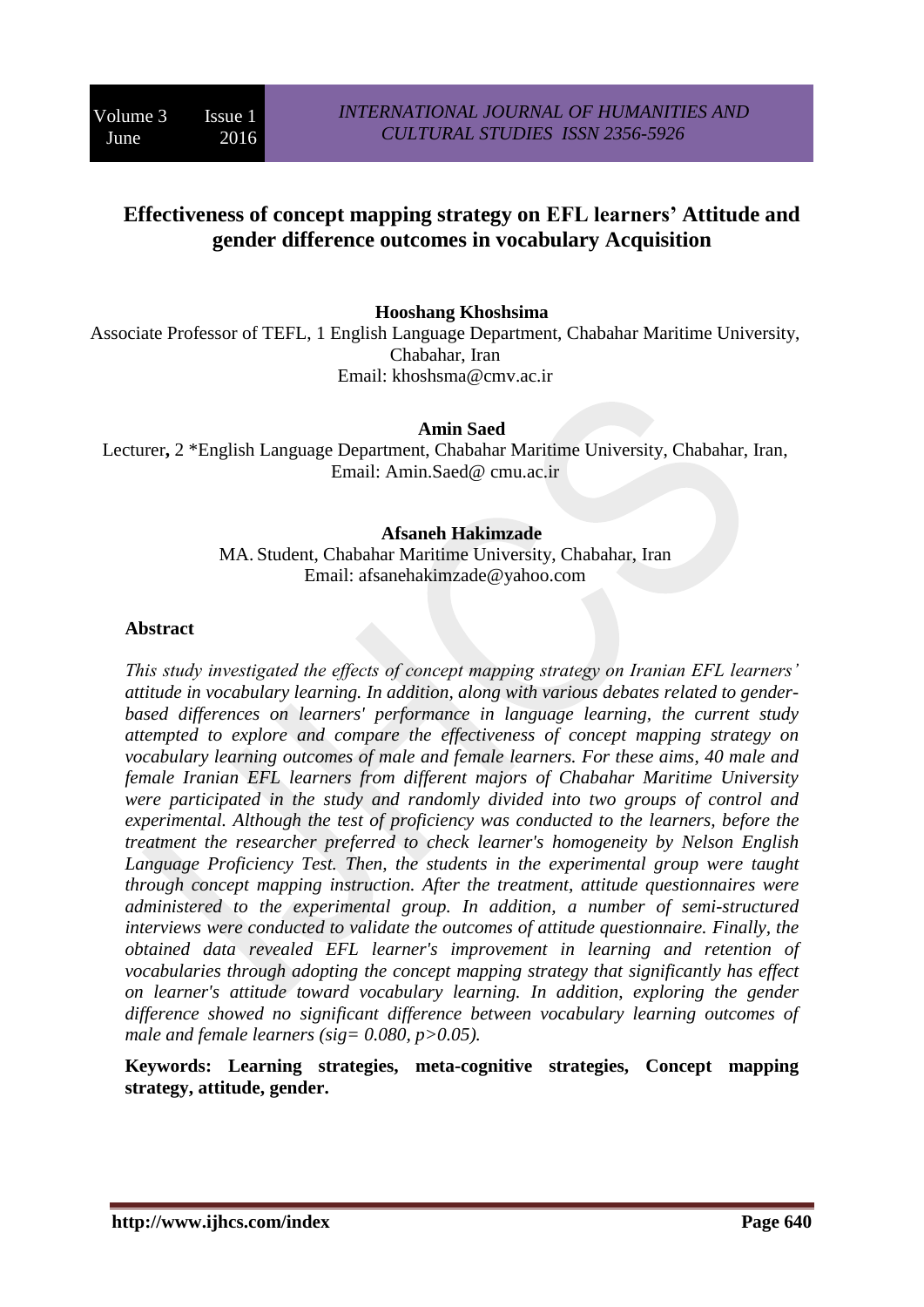## **1. Introduction**

It is believed that among different areas of second language learning, vocabulary holds a pivotal position in language learning process (Knight, 1994; Ellis, 1994; Laufer, 1997; Nation, 2001; Schmitt, 2008). Possible contribution of vocabulary to the success or lack of success of learners in learning and mastering in second language has made it as a challenging domain for most EFL learners. Some factors such as lack of immediate environment and instead rely on academic situation for vocabulary learning parallel to the huge amount of vocabulary to be learned have faced most EFL learners with serious difficulties (Koosha and Akbari, 2010; Souleyman, 2009). Logically, mentioned situations lead EFL learners toward failure or undesirable results in acquiring and using vocabulary and ultimately affect to learner's attitude toward this crucial domain. On the other hand, the gap between learners attempt for vocabulary acquisition and gaining suitable result can negatively influence the learner's attitudes toward it, degrade their motivation and in long-term widen negative learning outcomes. According to Arefinezhad and Golaghaei (2014) as time passes, negative attitude of learners leads to losing their motivation to learn a language and are becoming more demotivated. Various researches carried out on learner's attitude toward vocabulary learning reported that majority of the EFL learners did not favor learning vocabulary, and hence, anything related to vocabulary learning was boring and not enjoyable to them (Arefinezhad and Golaghaei, 2014; Farmand and Abdolmanafi Rokni, 2014; Sadeghi, 2013;Uribe Martínez , et.al, 2013; Rastegar, Akbarzadeh, & Heidari, 2012;Deng, 2010; Sakai and Kikuchi, 2009).

Hence, as negative attitude of learners can be a disaster for vocabulary learning and consequently educational system, imbuing positive attitude may help them to remain enthusiastic to learn vocabulary. This idea emphasizes the fact that among different factors that influence the foreign language learning, affective variables such as attitudes, orientations, motivation and anxiety are as important and crucial factors (Noels, Pelletier, & Vallerand, 2000; Culhane, 2004; Zheng, 2012; Sadeghi, 2013**)**. Thus, it needs to receive more attention in EFL learner's attitude due to its direct effect on their motivation for learning and it's outcomes in overall language learning process.

Anyhow, complexity of vocabulary and its related difficulties in learning and remembering for EFL learners are undeniable but disputable actuality related to this complicated process is how elevate learners to overcome their negative attitudes. In this regard, different studies show that language learning strategies and learners' attitude are two important elements contributing to students' successful learning (Ellis, 1994; Yang, 1999; Brown, 2000, Nunan, 2001; Dornyei, 2007). Therefore, all the things that matter to researcher and it seems quite beneficial for language teachers is seeking the best strategies to help learners diminish their negative attitude toward vocabulary learning, develop a positive attitude toward it and remotivate the learners. For this aim, current study attempted to consider the effectiveness of concept mapping as metacognitive strategy on Iranian EFL learner's attitudes towards learning vocabulary. Also, the study, it was tried to discover whether developing a learner's meta-cognition through concept mapping strategy effects on learners' retention of vocabulary and consequently on their attitude toward vocabulary learning.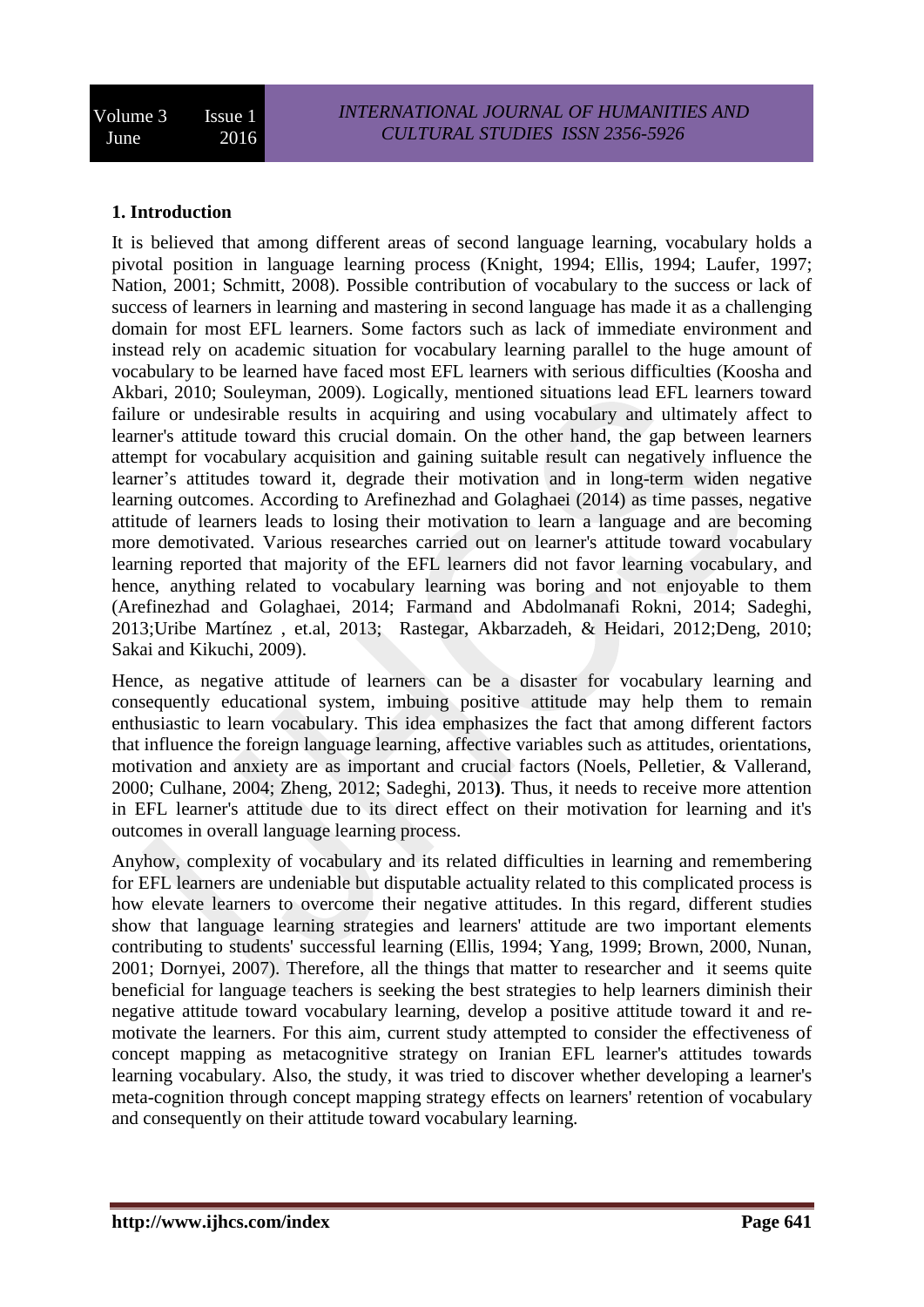## **2. Literature review**

This study focuses on strategic instruction of vocabulary and motivational constructs of attitude for EFL learners. Attitude is analyzed in this study because of its direct relations with learners' motivation and consequently their learning and achievement.

## *2.***1 The process of learning vocabulary**

Vocabulary learning is crucial task for mastering in second language. Logically, lack of extensive vocabulary prevents learners to employ the language successfully and directly effects on their attitude and motivation toward language learning. Various researches supported this fact and emphasized the role of vocabulary in different language skills (Ellis, 1994; Krashen, 1982; Rechards and renandya, 2001). Furthermore, difficulties most ESL learners are involved in vocabulary learning made it a challenging task. In fact, vocabulary learning is a complex process includes different cognitive stages. Nation (2001) proposed three stages which may contribute to a learner's vocabulary acquisition namely noticing, retrieval and creative use. According to Laufer (1997) noticing is an important stage as it affects the extent to which the word is learned. The second stage, retrieval contains recalling the learned words. And finally in creative or generative stage learners with enough vocabulary can use them effectively and productively in different contexts (Mutalib, et.al, 2013).Therefore, in order to be achieved, learners have to know enough about the words and their meanings then practice using the vocabulary learned actively to enhance both retrieval and creative use.

## **2***.***2 Attitude**

Teachers and researchers distinguished different variables contributing to effective second language learning, but among them attitude is an affective variable which has a determinant role in the process of learning a new language (Gardner, 1980; Wenden, 1987; Gardner, Trembly & Masgurt, 1997; Ellis, 1994; Dornyei, 1997; Brown, 2006). Different definitions have been proposed for attitude. According to Ellis (1994), learner's learning largely depends on their belief about language learning. The reason learners' attitude is an important and effective variable in language learning is that it influence on future behavior. On the other hand, learners' negative and positive attitudes toward language learning may effect on their react favorably or unfavorably to this process. This is supported by Brown (2006), pointed out that second language learners, benefit from positive attitudes, and negative attitudes may lead to decreased motivation. Therefore, considering the relationship between attitude and motivation, it is clear that positive attitude on the domain of language leads learners to development of motivation. Wenden (1991) proposed a broader definition of attitudes involves the person's emotions towards an object, likes or dislikes, with or against. Gardner (ibid) defines attitudes as person's feelings, bias, fears, threats, and convictions about any specified topic. A large number of studies have investigated the relationships between attitude and proficiency supported the role of attitudes on learning language (Bachman, 1990; Malallaha, 2000; Coleman, Strafield, & Hagan, 2003).

All studies support the fact that one of the reasons for some failures and problems of EFL learners in vocabulary learning might be negative attitude toward it. Logically, learners have an innate need to be competent and effective in their learning and it is natural that by failure they defeat their negative attitudes. As, the more positive attitude leads to more motivation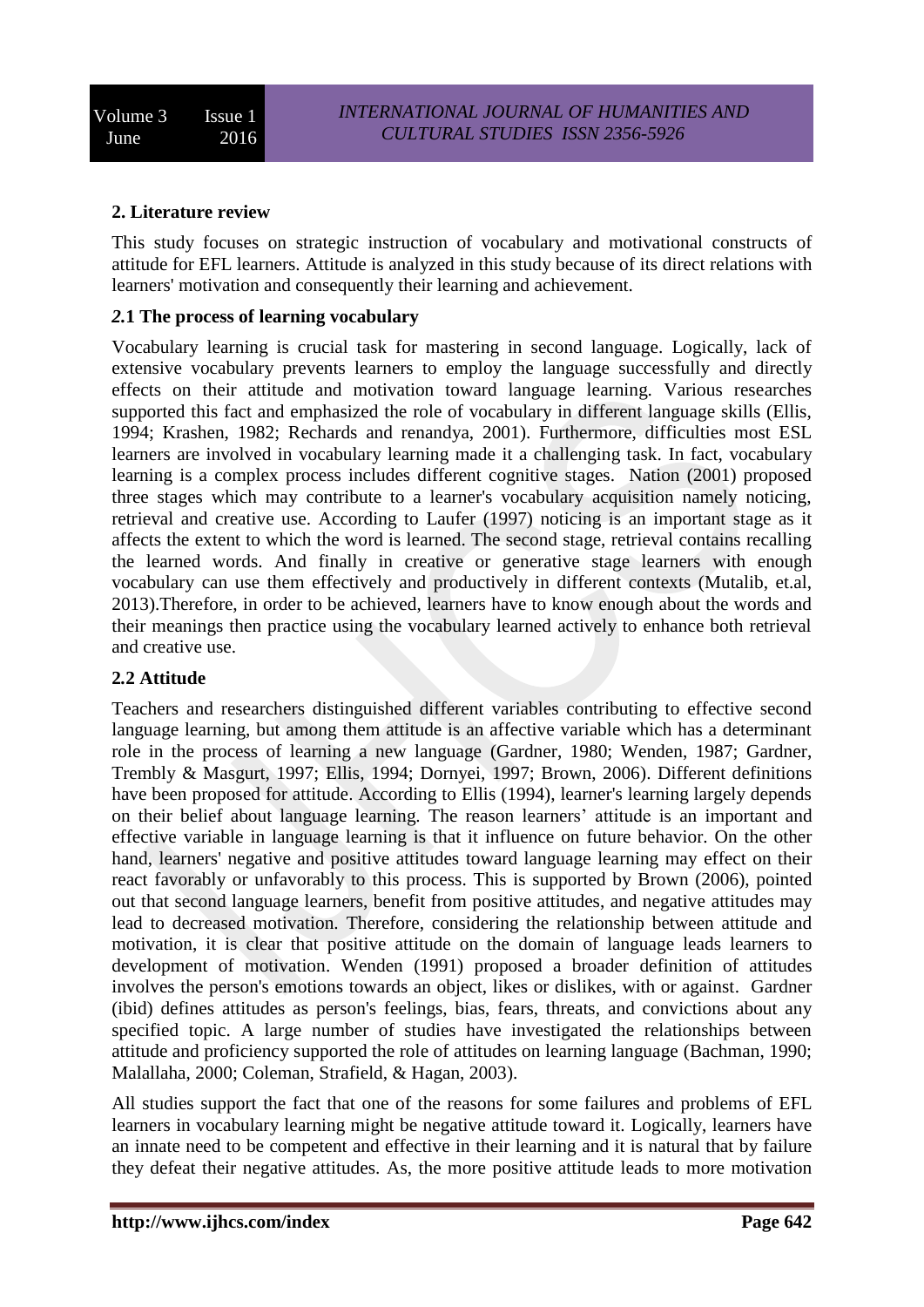for more efforts in learning process, training EFL learners in utilizing a useful vocabulary learning strategy maybe the best solution to do this.

## **2.3 genders**

As researches indicate, using learning strategies in language classroom can be a significant factor in the success of EFL learners. But, there are some factors which may influence on the strategies that the language learners select and use (Yylmaza, 2010). Therefore, one focus of many researches in the area of EFL is concerned with investigation of the relationship between language learning strategies and some aspects may have an influence on the process of acquisition. Among different factors, gender is one factor that has powerful effect on learning the second language and accordingly, ways of study, as well as selecting or using of language learning strategies language (Gardner and Lambert, 1972; Oxford et. al, 1988; Ehrman & Oxford, 1990; Bacon and Finnemann, 1992; Ellis, 1994; Oxford and Green, 1995; Ehrlich, 1997; Davis & Skilton-Sylvester, 2004).

Therefore, in investigation of effective language learning gender is a key factor which its influence on learning process and learners' strategy usage should be account in agenda. Due to the lack of study in this field, this study tries to investigate the gender influences in differences vocabulary achievement through utilizing concept mapping strategy.

## **2.4 Language learning strategies**

From the late 60s and early 70s, and with significant shift from greater emphasis on learners and learning rather than on teachers and teaching, training a self- directed and less dependent learners became the goal of curriculum. Parallel to this new shift of interest, languagelearning strategies as a determinant factor in facilitation of learning has been the primary concern of many researchers. Different scholars proposed various definitions from learning strategies. Oxford (1990) defines language learning strategies as approaches or techniques that learners use to enhance their progress in developing L2 skills. Ellis(1994) defined learning strategy as the particular approaches or techniques that learners employ to try to learn an L2(1997, p. 76).Cook (2001) defines learning strategies as a choice that learner makes while learning or using the second language that affects learning. Moreover, Griffiths (2003) states language-learning strategies as activities that are consciously chosen by learners for regulating their own language learning. However, the consensus is that when a language learner sticks in a challenging task, solving the problem is possible with adopting an appropriate learning strategy. Zare (2012) pointed out that language learning in general and vocabulary acquisition in particular are such problem-solving tasks at different levels of complexity. Vocabulary learning is a complex process including memorizing words, learning the meaning, retention, and finally using accurately. However, complexity of vocabulary learning process caused negative attitude of second language learners toward it. Punthamsen (2007) found that most of students do not want to learn vocabulary because they find it boring and teaching methodology in the classroom is not interesting. Therefore, employing learning strategies as processes to enhance the learning and using vocabulary as well as motivational tools can be useful to overcome the barriers (Cohen, SECOND LANGUAGE LEARNING AND USE STRATEGIES:CLARIFYING THE ISSUES, 1996).Infact, the great emphasize of language learning strategies is on providing clearer understanding of what learners think and do during learning process. This process leads to develop the learner's meta-cognition and will effect on their attitude.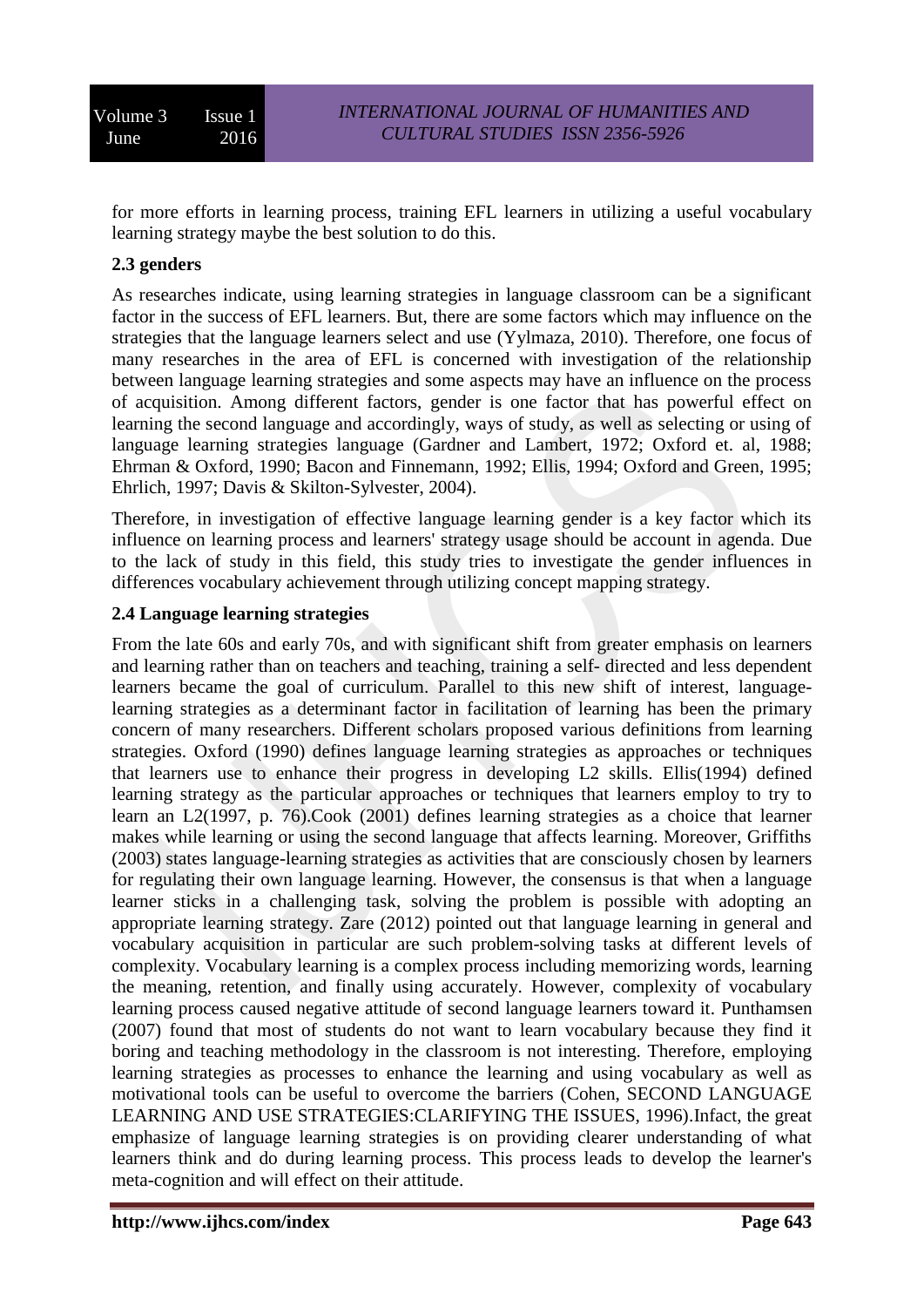## **2.4 Meta-cognitive strategies**

By emergence of learning strategies and efforts to raise the self-consciousness of learners, meta-cognition received more attention in cognitive psychology. In fact, metacognition includes individuals being aware of their knowing and learning ways and being able to effectively organize their own learning, requires students to know how their minds work (O'Malley & Chamot, 1990; Oxford, 1990; Ellis, 1994; Nunan, 2001; Brown, 2006; Kumaravade, 2000). When EFL learners face a new problem, using meta-cognitive strategies can help them to evaluate whether they will be successful or not, decide on the steps they should take to complete a task, observe how processes proceed, and transfer the experiences they had to the next process (Gourgey, 1998).Therefore, considering the negative attitude of most EFL learners toward vocabulary learning, developing learners' metacognition through appropriate learning strategies plays an important role in their arriving at a successful result. Findings of researches shows that individuals with higher metacognitive awareness are better at planning, managing information, monitoring, debugging mistakes, and evaluating compared to individuals with low metacognitive awareness (Tosun & Senocak, 2013). Therefore, sustaining learners' positive attitude and consequently raising their willingness about the vocabulary learning task will be possible with an appropriate meta-cognitive strategy.

#### **2.5 Concept mapping strategy**

Concept maps have been described as metacognitive tools (Mintzes, Wandersee, & Novak, 1997) that helps learners to think about what they know through the visual representation of concepts and their relationships. Following the cognitive aspect of concept mapping strategy which emphasizes the development of meaningful learning to enhance learning, it helps learners improve their meta cognition to control their own cognition by arranging, planning and evaluating. On the other hand, concept mapping strategy provides opportunity for learners to evaluate their learning process and make sure that the task is done (Cassata-Widera, 2006). Structure of concept maps is consist of concept positioned in some circles or boxes and the relationships between these boxes which are shown by connecting line linking two concepts. These lines represent the relationship between the two concepts. When concepts and linking words are carefully chosen, these maps can be useful tools for observing a subtle distinction of meaning, helping users to organize their thinking, and summarizing subjects of study. Hierarchical representation of concept maps give students opportunity to think about the connection between the terms being learned, organize their thoughts, visualize the relationship between concepts and reflect on their understanding. Therefore, different phases of concept mapping help learners to control their metacognition, including planning, evaluation, and correction leading to better retention of words.

## **3. Methodology**

## **3.1 Subjects**

The subjects of this study were enrolled at English center of Chabahar Maritime University. Therefore, the total of40 EFL male and female learners of pre-intermediate level took part in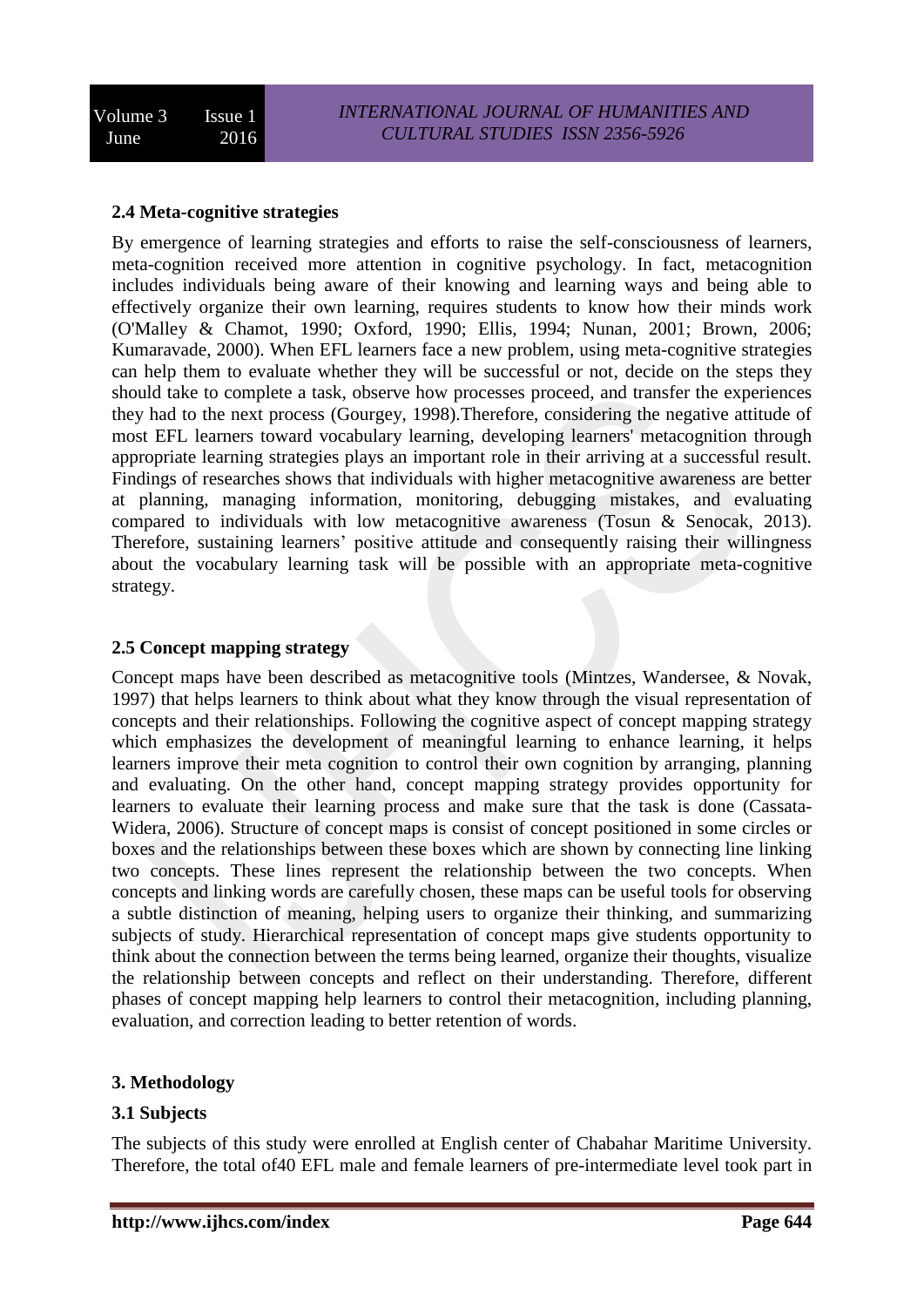this study and their age range was about 18-30 year-old. Although, the test of proficiency was conducted to the learners but before the treatment the researcher preferred to check learner's homogeneity by Nelson English Language Proficiency Test. All participants did not have prior experience in constructing concept mapping strategy. Then subjects were divided into the experimental and control groups. All these subjects passed 2 levels of Top Notch books.

## **3.2 Instrument**

## **3.2.1 Data collection tools**

In order to provide data and subsequent analysis, several instruments were used in this study include placement test, pretest and posttest, delayed posttest, questionnaire and interview.

Prior to beginning the study, a Nelson English language proficiency test was administered in order to identify the participants' level of language proficiency. The testcontains50 multiplechoice test which was adopted from Fowler and Coe (1978). After that students took a pretest, which was a 50 item multiple choice questions designed for the course book of this study by Redman (1997).Similar vocabulary test in nature was run as a posttest. The delayed post test was taken two weeks after the posttest in order to measure the subjects' long-term retention. A questionnaire adopted from Ali et.al study (2012) was adopted to analyze the experimental group' attitude toward vocabulary learning after they were exposed to concept mapping strategy. It consists of 14 closed-ended items. The purpose of using the questionnaire before the treatment was to observe what the subjects' attitude toward vocabulary learning is. A Likert Scale is used to measure the students' responses by choosing any of these responses: '5' for Strongly Agree (SA), '4' for Agree (A), '3' for Neutral (N), '2' for Disagree (D) and '1' for Strongly Disagree (SD). Furthermore, a number of semistructured interviews were conducted to validate the outcomes of the attitudes questionnaire. A number of five questions regarding the students' attitude toward concept mapping strategy were asked and the learners stated their own attitude and feelings about it. It was tried to see to what extent the participants found concept mapping strategy effective and how it could help them to better memorizing and recalling the vocabularies they were taught.

## **3.3. Procedure**

At first, Nelson English Language Proficiency Test was given to students for checking their homogeneity, and those students whose scores fell one standard deviation above and below the mean were selected for the study. A total of 40 learners took part in this study. Next, they were divided into two groups, namely control and experimental and a pretest was run for both groups. The material which was English vocabulary in use pre-intermediate was taught in a period of six weeks of instruction for both groups. Three sessions were held every week and each session lasted 90 minutes. Concept mapping strategy as the treatment was administered to the experimental group for learning vocabulary items. In the first session, a brief introduction to concept mapping provided and explained what was expected of the participants. Therefore, it was explained why, when and how this strategy can be used. At this time, a researcher spent a time training students to draw concept maps related to the chapter they studied. and asked them to draw some concept maps collaboratively. In collaborative concept mapping, learners form groups and try to construct a concept map and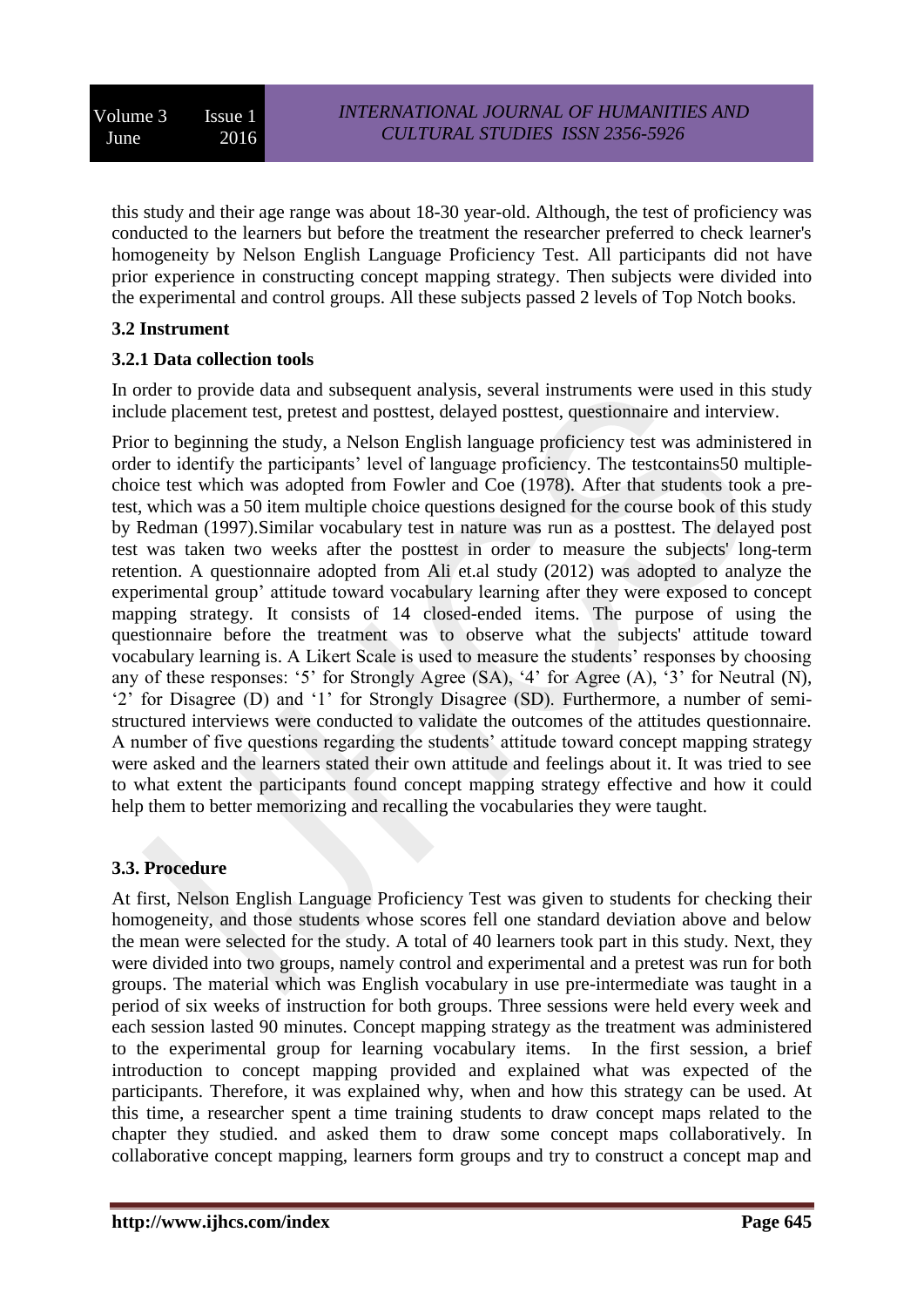share their vocabulary knowledge with other members of their group. Drawing concept mapping collaboratively helps learners to reduce their anxiety of low vocabulary knowledge.

During the correcting process, the researcher identified any misconceptions and then modified these misconceptions for the class. Then the researcher asked them to continue the exercise and draw concept mapping individually.

In each session, the researchers began with a brief review of previous sessions and 10 minutes were allocated to learners to review their concept map. The mentioned procedure was repeated until the end of the selected units of the textbook. However, in the control group the same material was taught without any specific strategy proposed by the teacher and the students were free to choose any one. They were asked to the exercise next to each unit and be ready for the next session.

At the end of the treatment, a posttest was administered in order to assess their vocabulary knowledge via the same test used in the pretest. Then, the researchers administered the questionnaire to the experimental groups. The aim of this questionnaire was to provide feedback on whether concept mapping strategy had affected experimental groups' attitude toward vocabulary learning.

Finally, as the last phase of this study, six participants were randomly selected among the experimental group for a semi-structured interview. Five questions were asked from each participant in a 20- minute session of interview and they stated their opinions toward the adopted strategy by the researcher and its effectiveness or its shortages.

## **3.4 Data analysis**

In initiation of the study, an Independent t-test was run to prove the homogeneity of the participants in the experimental and control groups in terms of their vocabulary knowledge prior to the experiment. Also, investigating the effectiveness of Concept Mapping Strategy on the learner's attitude towards vocabulary learning was done through analyzing the qualitative and quantitative data. The quantitative data obtained from an attitude questionnaire and qualitative data gained from a number of interviews was used to answer the third question.

## **4. Results**

In order to check the learners' homogeneity, an independent t-test was run to the participants in the experimental and control groups in terms of their vocabulary knowledge prior to the experiment.

|                |                     | N  | Mean    | <b>Std. Deviation</b> | <b>Std.</b> Error Mean |
|----------------|---------------------|----|---------|-----------------------|------------------------|
|                | <b>GROUP</b>        |    |         |                       |                        |
|                | <b>EXPERIMENTAL</b> | 20 | 21.1000 | 5.44736               | 1.21807                |
| <b>PRETEST</b> | <b>CONTROL</b>      | 20 | 20.9000 | 5.11859               | 1.14455                |

| Table 1: Descriptive Statistics Pretest |  |  |
|-----------------------------------------|--|--|
|-----------------------------------------|--|--|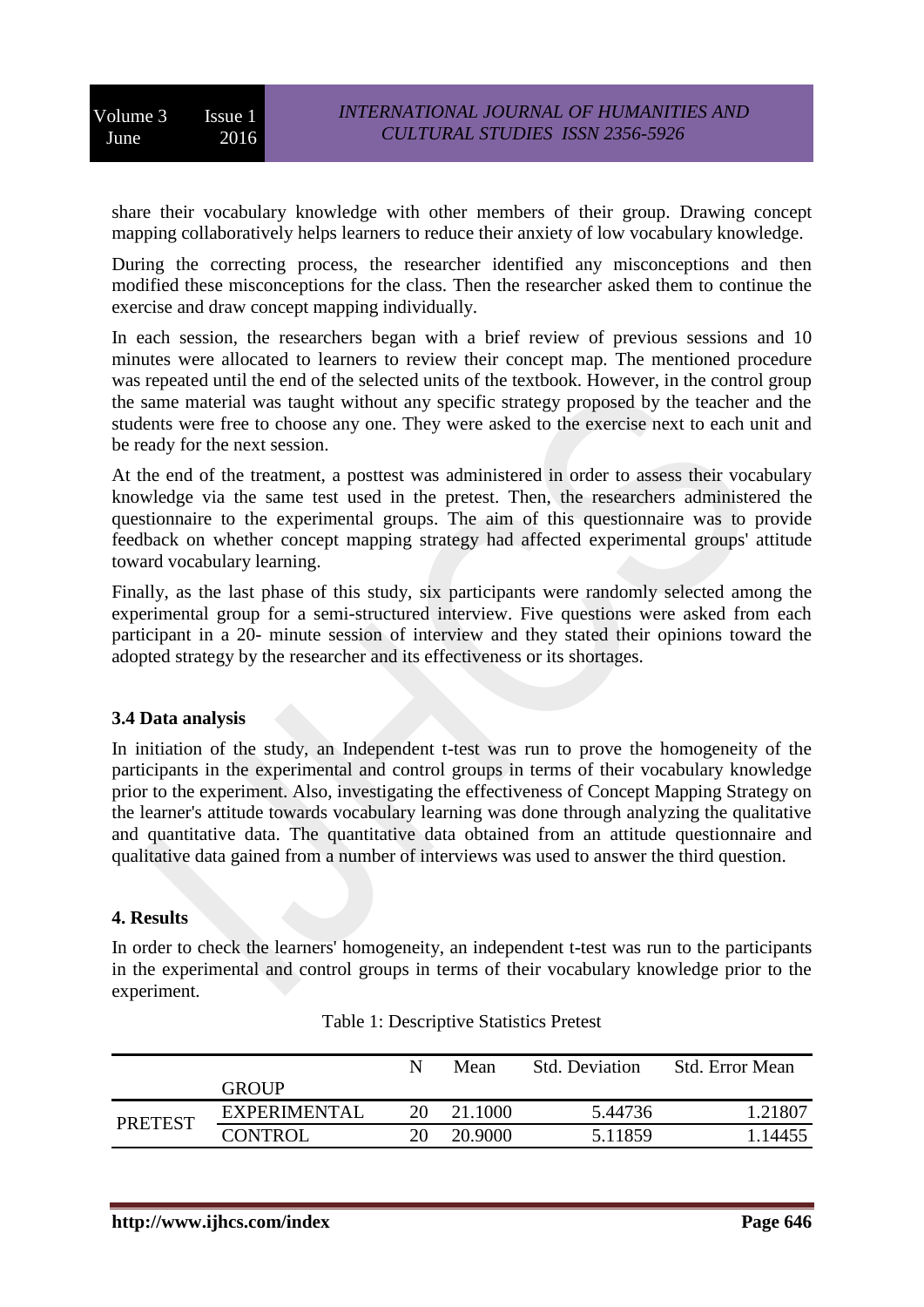#### *INTERNATIONAL JOURNAL OF HUMANITIES AND CULTURAL STUDIES ISSN 2356-5926*

|               |          |             | Levene's<br>Test for<br>Equality<br>οf<br>Variance<br>S |          |       |        | t-test for Equality of Means |                           |                 |        |
|---------------|----------|-------------|---------------------------------------------------------|----------|-------|--------|------------------------------|---------------------------|-----------------|--------|
|               |          | $\mathbf F$ | Sig.                                                    | T        | df    | Sig.   | Mean                         | Std. Error 95% Confidence |                 |        |
|               |          |             |                                                         |          |       | $(2 -$ |                              | Differenc Differenc       | Interval of the |        |
|               |          |             |                                                         |          |       | tailed | e                            | e                         | Difference      |        |
|               |          |             |                                                         |          |       |        |                              |                           | Lower           | Upper  |
|               | Equal    | .01         | .92                                                     | .12      | 38    | .905   | .20000                       | 1.67143                   | $\overline{a}$  | 3.5836 |
|               | variance | $\theta$    | $\mathbf{1}$                                            | $\theta$ |       |        |                              |                           | 3.1836          | 4      |
|               | S        |             |                                                         |          |       |        |                              |                           | 4               |        |
| <b>PRETES</b> | assumed  |             |                                                         |          |       |        |                              |                           |                 |        |
| T             | Equal    |             |                                                         | .12      | 37.85 | .905   | .20000                       | 1.67143                   |                 | 3.5840 |
|               | variance |             |                                                         | $\theta$ | 4     |        |                              |                           | 3.1840          | 7      |
|               | s not    |             |                                                         |          |       |        |                              |                           |                 |        |
|               | assumed  |             |                                                         |          |       |        |                              |                           |                 |        |

#### Table 2: Independent t-test Pretest

As displayed in Table1, the mean scores for experimental and control groups are 21.0 and 20.9 respectively. Also, statistical analysis showed that the P value is .905 which is significantly higher than 0.05 (Table 2). This implies that there is no meaningful difference between the background knowledge of vocabulary of participants.

 In order to test the second question, an Independent t-test was run to compare the gained scores of male and female participants in the experimental group.

|                     | Group  | Mean    | <b>Std. Deviation</b> | <b>Std. Error Mean</b> |
|---------------------|--------|---------|-----------------------|------------------------|
| <b>Gained Score</b> | Female | 21.2000 | 5.63323               | 78139                  |
|                     | Male   | 21.0000 | 5.55778               | 1.75752                |

Table 3: Descriptive Statistics Gained Score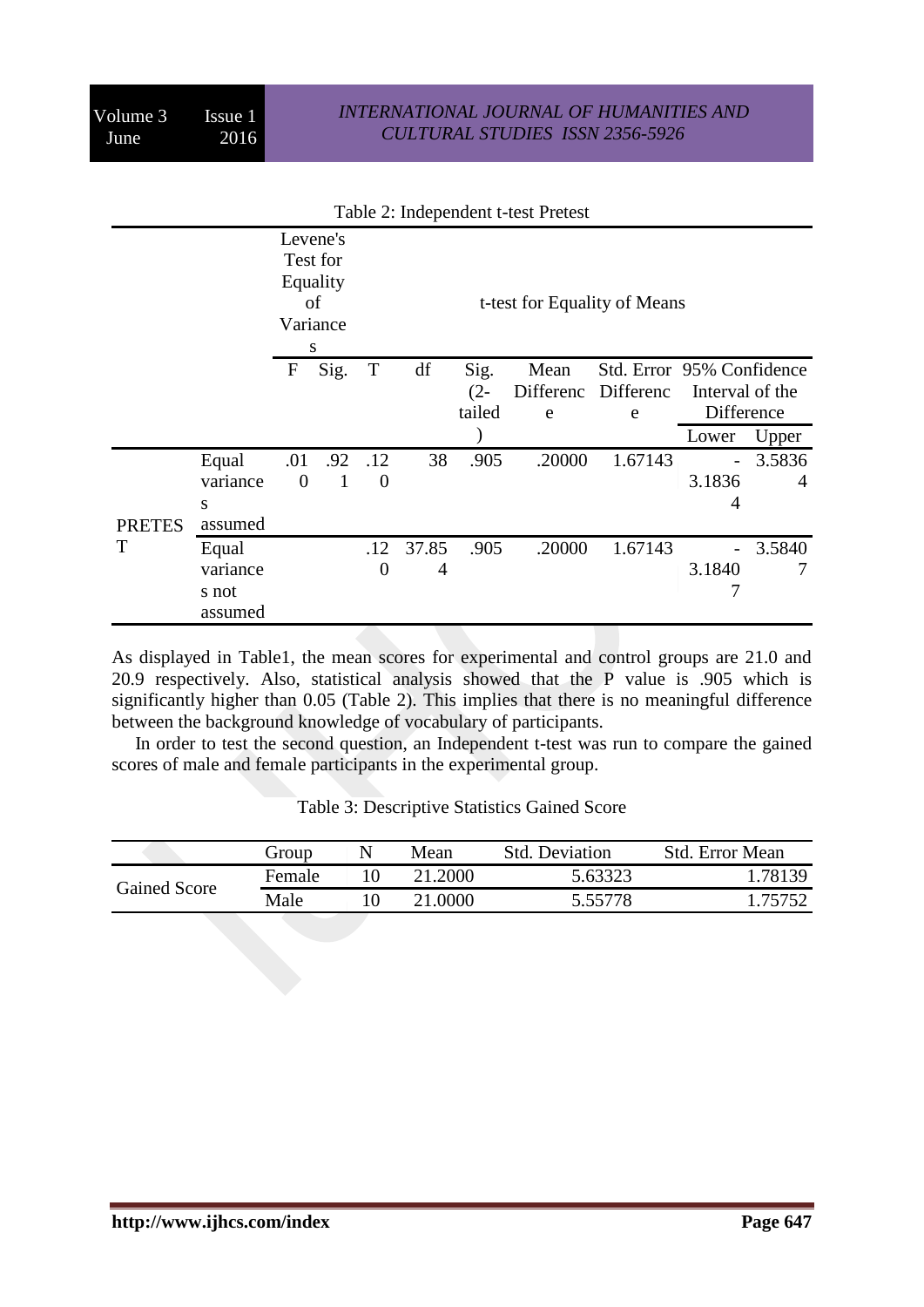| Table 4: Independent t-test Gained Score for Male and Female Participants |  |  |
|---------------------------------------------------------------------------|--|--|
|---------------------------------------------------------------------------|--|--|

|            |                                       |          | Levene's<br>Test for<br>Equality<br>of<br>Variance<br>S |                       |       | t-test for Equality of Means |                |                |                                                 |                          |  |  |
|------------|---------------------------------------|----------|---------------------------------------------------------|-----------------------|-------|------------------------------|----------------|----------------|-------------------------------------------------|--------------------------|--|--|
|            |                                       |          |                                                         |                       |       | Sig.<br>$(2 -$               | Mean           | Std. Error     | 95% Confidence<br>Interval of the<br>Difference |                          |  |  |
|            |                                       | F        | Sig.                                                    | t                     | df    | tailed                       | Differenc<br>e | Differenc<br>e | Lower                                           | Upper                    |  |  |
| Gaine      | Equal<br>variance<br>S<br>assumed     | .06<br>5 | .80<br>$\overline{2}$                                   | .08<br>$\overline{0}$ | 18    | .937                         | .20000         | 2.50244        | 5.0574<br>4                                     | 5.4574<br>$\overline{4}$ |  |  |
| d<br>Score | Equal<br>variance<br>s not<br>assumed |          |                                                         | .08<br>$\overline{0}$ | 17.99 | .937                         | .20000         | 2.50244        | 5.0575<br>T                                     | 5.4575                   |  |  |

As displayed in Table 3, the mean gained scores for male and female participants are 21 and 21.2 respectively. The descriptive statistics for the two groups are displayed in Table 4, revealed that the p- value is 0.802. This amount is higher than .05. Based on these results, it can be claimed that there is not a significant difference between male and female's gained scores.

As mentioned before, an attitude questionnaire was administered at the end of the treatment for the experimental group which sought to learn vocabulary through CMS. The quantitative analysis was done due to the frequency of answers.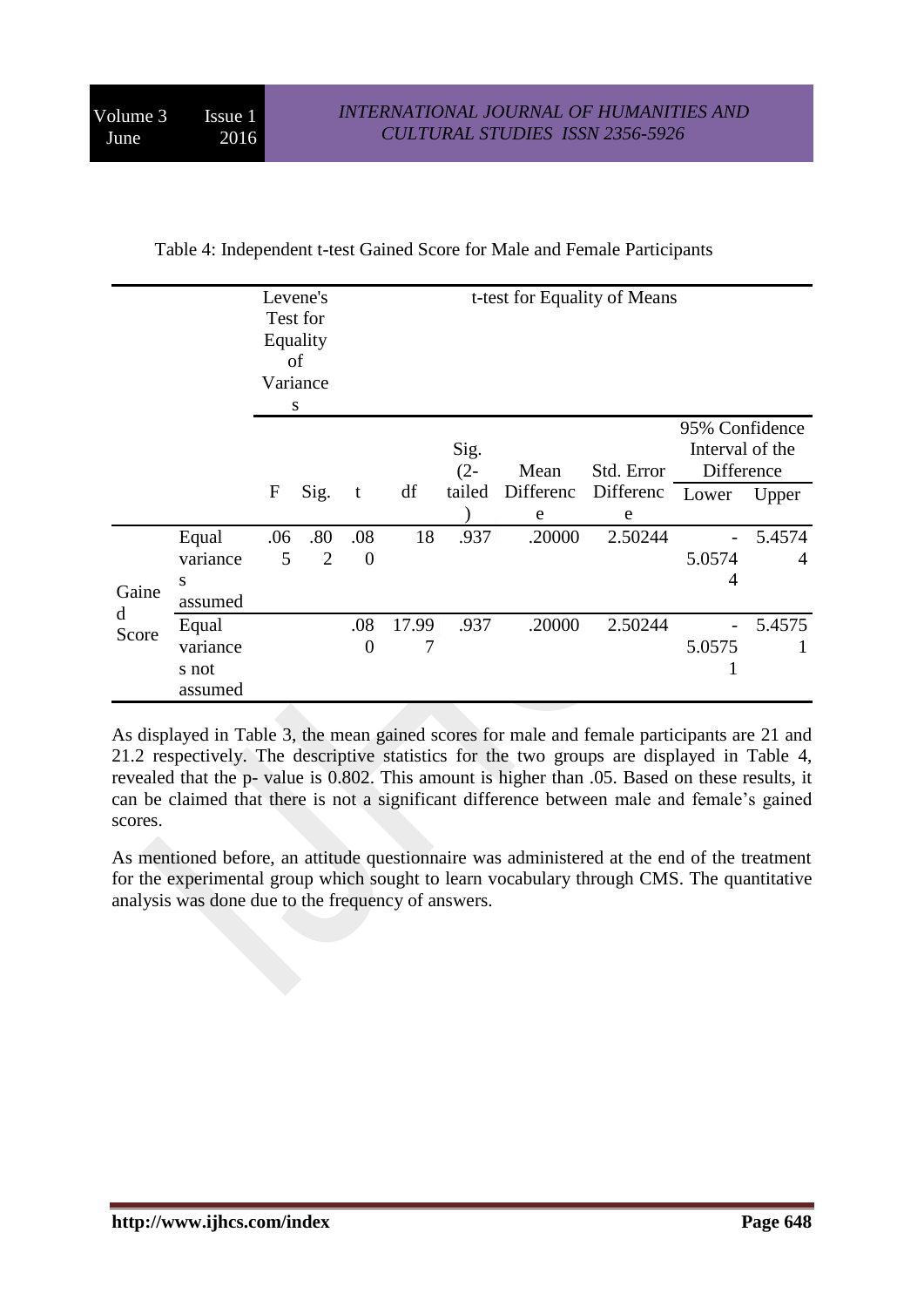## *INTERNATIONAL JOURNAL OF HUMANITIES AND CULTURAL STUDIES ISSN 2356-5926*

| ${\bf N}$      |           |                          |                          |                           |                          |                          |
|----------------|-----------|--------------------------|--------------------------|---------------------------|--------------------------|--------------------------|
|                |           | <b>SA</b>                | A                        | $\mathbf N$               | D                        | <b>SD</b>                |
| Q1             | Frequency | 5                        | 8                        | $\overline{2}$            | $\overline{2}$           | $\overline{3}$           |
|                | Percent   | 25.0                     | 40.0                     | 10.0                      | 10.0                     | 15.0                     |
| Q2             | Frequency | $\overline{a}$           | $\overline{\phantom{0}}$ | $\mathbf{1}$              | 5                        | 14                       |
|                | Percent   | $\overline{a}$           | $\overline{a}$           | 5.0                       | 25.0                     | 70.0                     |
| Q <sub>3</sub> | Frequency | 3                        | 3                        | $\mathbf{1}$              | $\overline{5}$           | 8                        |
|                | Percent   | 15.0                     | 15.0                     | 5.0                       | 25.0                     | 40.0                     |
| Q <sub>4</sub> | Frequency | $\overline{7}$           | 9                        | ÷,                        | $\overline{4}$           | -                        |
|                | Percent   | 35.0                     | 45.0                     | $\mathbb{L}^{\mathbb{N}}$ | 20.0                     | $\bar{\phantom{a}}$      |
| Q <sub>5</sub> | Frequency | $\overline{2}$           | 3                        | $\overline{4}$            | 8                        | $\overline{3}$           |
|                | Percent   | 10.0                     | 15.0                     | 20.0                      | 40.0                     | 15.0                     |
| Q <sub>6</sub> | Frequency | $\overline{\phantom{0}}$ | $\overline{2}$           | $\mathbf{1}$              | 9                        | 8                        |
|                | Percent   | $\frac{1}{2}$            | 10.0                     | 5.0                       | 45.0                     | 40.0                     |
| Q7             | Frequency | $\overline{\phantom{0}}$ | $\overline{3}$           | $\overline{3}$            | 9                        | $\overline{5}$           |
|                | Percent   | $\overline{a}$           | 15.0                     | 15.0                      | 45.0                     | 25.0                     |
| Q8             | Frequency | $\overline{\phantom{0}}$ | 3                        | 5                         | 9                        | $\overline{3}$           |
|                | Percent   | $\frac{1}{2}$            | 15.0                     | 25.0                      | 45.0                     | 15.0                     |
| Q <sub>9</sub> | Frequency | $\mathbf{1}$             | 3                        | $\mathbf{1}$              | 10                       | 5                        |
|                | Percent   | 5.0                      | 15.0                     | 5.0                       | 50.0                     | 25.0                     |
| Q10            | Frequency | 13                       | $\overline{7}$           | $\overline{\phantom{0}}$  | $\overline{\phantom{0}}$ | $\overline{\phantom{a}}$ |
|                | Percent   | 65.0                     | 35.0                     | $\overline{a}$            | $\overline{a}$           | $\overline{\phantom{a}}$ |
| Q11            | Frequency | $\overline{4}$           | 9                        | $\overline{3}$            | $\overline{3}$           | $\mathbf{1}$             |
|                | Percent   | 20.0                     | 45.0                     | 15.0                      | 15.0                     | 5.0                      |
| Q12            | Frequency | $\mathbf{1}$             | 3                        | $\overline{\phantom{0}}$  | 11                       | 5                        |
|                | Percent   | 5.0                      | 15.0                     | $\overline{\phantom{0}}$  | 55.0                     | 25.0                     |
| Q13            | Frequency | $\mathbf{1}$             | $\overline{2}$           | $\overline{3}$            | 9                        | 5                        |
|                | Percent   | 5.0                      | 10.0                     | 15.0                      | 45.0                     | 25.0                     |
| Q14            | Frequency | $\mathbf{1}$             | 3                        | $\overline{2}$            | $\overline{7}$           | $\overline{7}$           |
|                | Percent   | 5.0                      | 15.0                     | 10.0                      | 35.0                     | 35.0                     |

## **Table5: Frequencies**

Analyzing the questions 1 to 7 that focuses on the behavioral tendency on the learners' attitudes towards vocabulary showed that most learners in the experimental group have a positive attitude towards vocabulary and was willing to learn vocabulary. These findings are showed briefly in table 1. Learners' response frequency to the questions 7 to 11 revealed that the subjects had a strong sense of self-confidence in learning and using vocabularies. Also, the results obtained from questions 11 to 14 revealed that that Concept Mapping Strategy has a significant effect on facilitating the learning vocabulary and enhancing learners' behavioral tendencies towards it.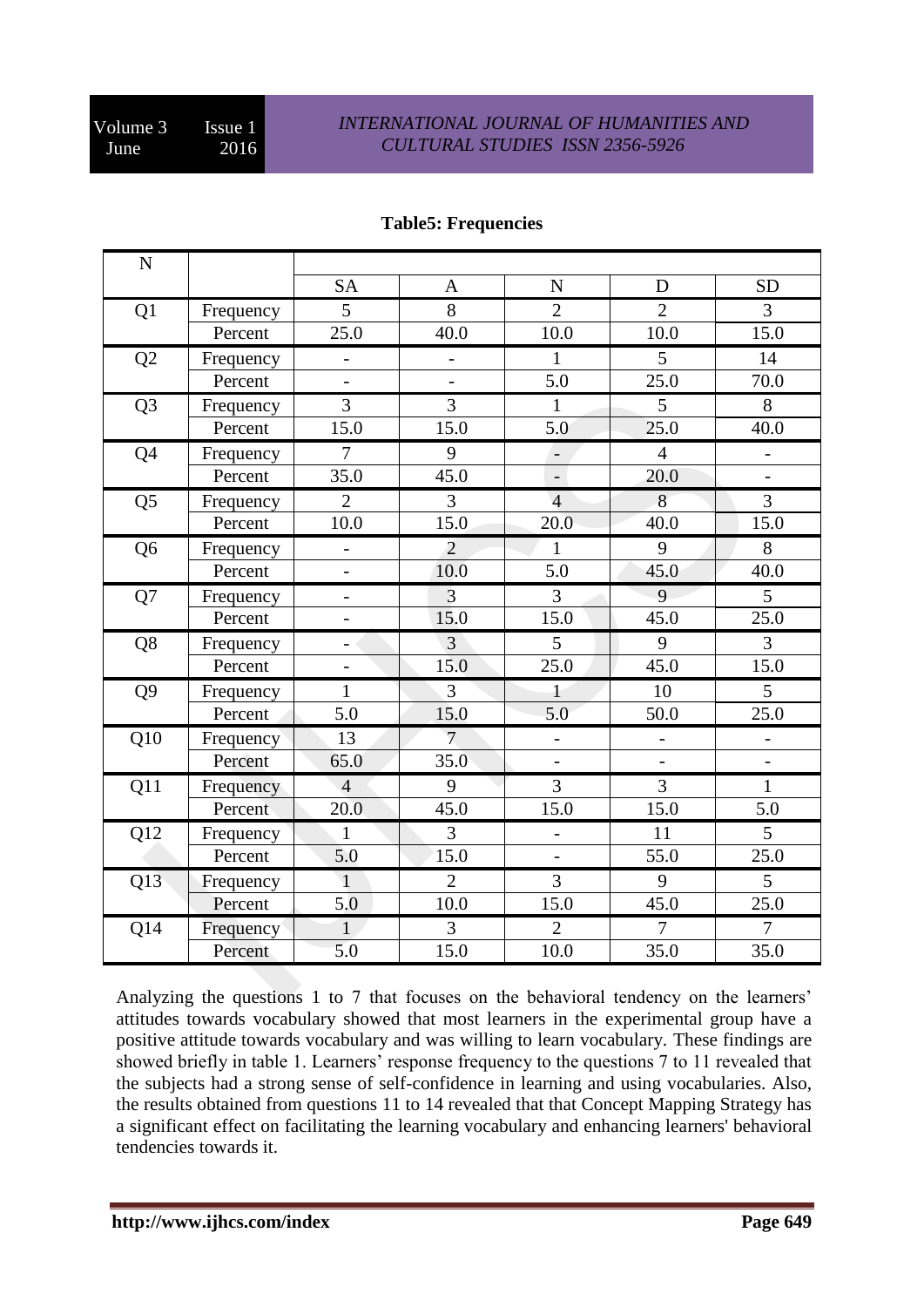#### **Interview on the students' attitude towards vocabulary learning**

In fact, the questionnaire was used to collect more in-depth information on the learners' attitudes and interests that could not be directly observable. An interview was considered to allow researcher to investigate learner's emotions which were not directly observable. For this aim, eight students were asked the five following questions:

- (1) Does your English vocabulary learning improve? If yes, how? If no, give reasons;
- (2) What do you do if you encounter new words?
- (3) Are you interested to improve your vocabulary as an activity to improve your language?
- (4) Do you think the concept map help you learn English vocabulary better? Why or why not?
- (5) Do you feel the concept mapping help you in comfortable using words when talking to your classmates or teacher?

### *Question 1: Does your English vocabulary learning improve? If yes, how? If no, give reasons;*

 Except two students from the experimental group, all of the learners who were interviewed mentioned that their vocabulary learning has improved. Also, all learners of experimental group talked about CMS as an interesting activity that launched them during the process of VL and helped them to learn vocabularies easier and faster. Nima, one of the learners, declared that drawing the lines and connecting the concepts helped him to better understand the meaning of words. Zahra said *"knowing the fact that which word should be use in which situation usually was my dream and hierarchical structure of concept maps helped me to use each word in its appropriate place".* Four students had the same idea on this point. Nasirian answered: "I ought to learn vocabulary but knowing about assistant techniques encouraged me".

#### *Question 2: What do you do if you encounter new words?*

 Mina from the experimental group was the first learner who answered this question. She laughed and answered: *"I immediately try to draw its concept map".* Two other learners answered similarly. Hashemi explained:' *I start to learn vocabulary without stress and anxiety because whenever I feel the word is complicated, I use concept mapping".* 

#### *Question 3: Are you interested to improve your vocabulary as an activity to improve your language?*

 Most of experimental learners answered positively and believed that concept mapping has helped them in learning vocabulary. Amir said: " *Whenever I am free, I strat drawing a concept map and check my vocabulary knowledge*". Mina said: *"instead of Sodoko I prefer to draw concept map to learn and review the new vocabularies.* Only Naser stated that he is ought to learn vocabulary whether he likes or dislikes.

#### *Question 4: Do you think the methods were taught can help you learn English vocabulary better? Why or why not?*

 It was noticeable that four out of all students who were taught CM affirmed the effectiveness of using the CMS for better learning of vocabulary because of some advantages. All students of the experimental group believed that CM is a useful tool in memorizing the words and retaining the meanings of the words for a long time. The second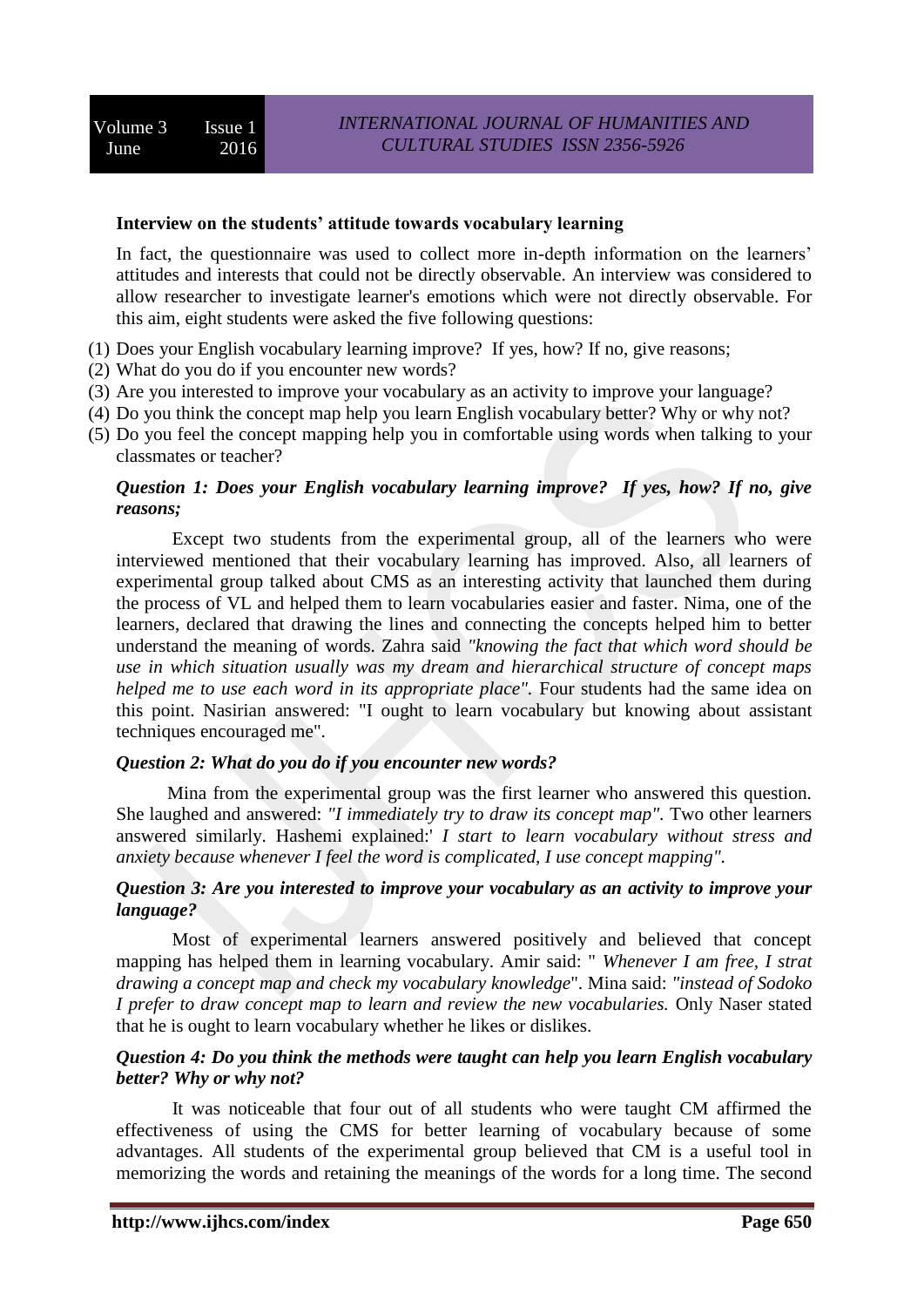advantage of CM as students declared was its effect on easily reviewing the learned words. One student explained that using the concept mapping was interesting because its foundation was logical. Noori said *"I can draw as many branches in the maps as possible, it's interesting. It helped me more than before"*. However, two students believed that CMS needs time. Mina believed that: *"it takes a long time to know how draw a concept map words".* 

#### *Question 5: Do you feel the comfortable in using words when talking to your classmates or teacher?*

 Zahra from the experimental group said *"Whenever I want to recall the words have learnt before, I try to imagine all the branches of a central word. Then the words with the related meanings come into my mind".* Nasirian said: *"By drawing the concept map, in fact I improve my logic by putting the words with the related meanings into a map. Imagination of these maps usually helps me in remembering the words and by this way I solved my problem of forgetting the words while I'm speaking".* Pouya – name answered: "*when I find new words in the magazines or stories, then I like to learn them but it is hard for me to recall the words without the context. When I want to use them in speaking, it is difficult for me to remember that. But visualizing through concept mapping helped me to learn better the word and remember, so I prefer to learn it with aid of concept mapping."* All the other learners answered similarly.

## **Discussion and conclusion**

As mentioned before, the major concern of the current study was to explore the effectiveness of concept mapping strategy on Iranian male and female EFL learner's attitude toward vocabulary learning. In addition, it compared the vocabulary learning outcomes of male and females through utilizing concept mapping strategy. According to findings of the research, it seems that the explicit teaching of metacognitive strategy have influence on improving the EFL learners' acquisition and retention of vocabulary which leads to enhancing their attitude in encountering the new vocabularies acquisition. For this aim, experimental group received concept mapping strategy as an assistant tool in vocabulary learning and control group were taught vocabulary without any specific strategy instruction. Moreover, an attitude questionnaire completed immediately after the treatment by the experimental group. With regard to the questionnaire, the reported frequency of learners' responses to the first seven statements revealed the learners' tendency towards vocabulary learning. In addition, it was detected that learners had a sense of self-confidence in learning and using vocabularies. Reported frequency of learners' responses to the other group of statements reveals that most respondents favored Concept Mapping Strategy and the sense of self- assurance in learning vocabulary and overcoming the associated difficulties derived from the effectiveness of this strategy. Learner's responses to the interview supported the data obtained from the questionnaire and emphasized the fact that, Concept Mapping Strategy not only reduced learners' anxiety towards vocabulary learning, it also helped them to control their learning process and consequently enhanced their positive attitude towards it.

The results of research therefore support the previous studies focused on explicit training of other types of meta-cognitive strategies that supported the relationship between explicit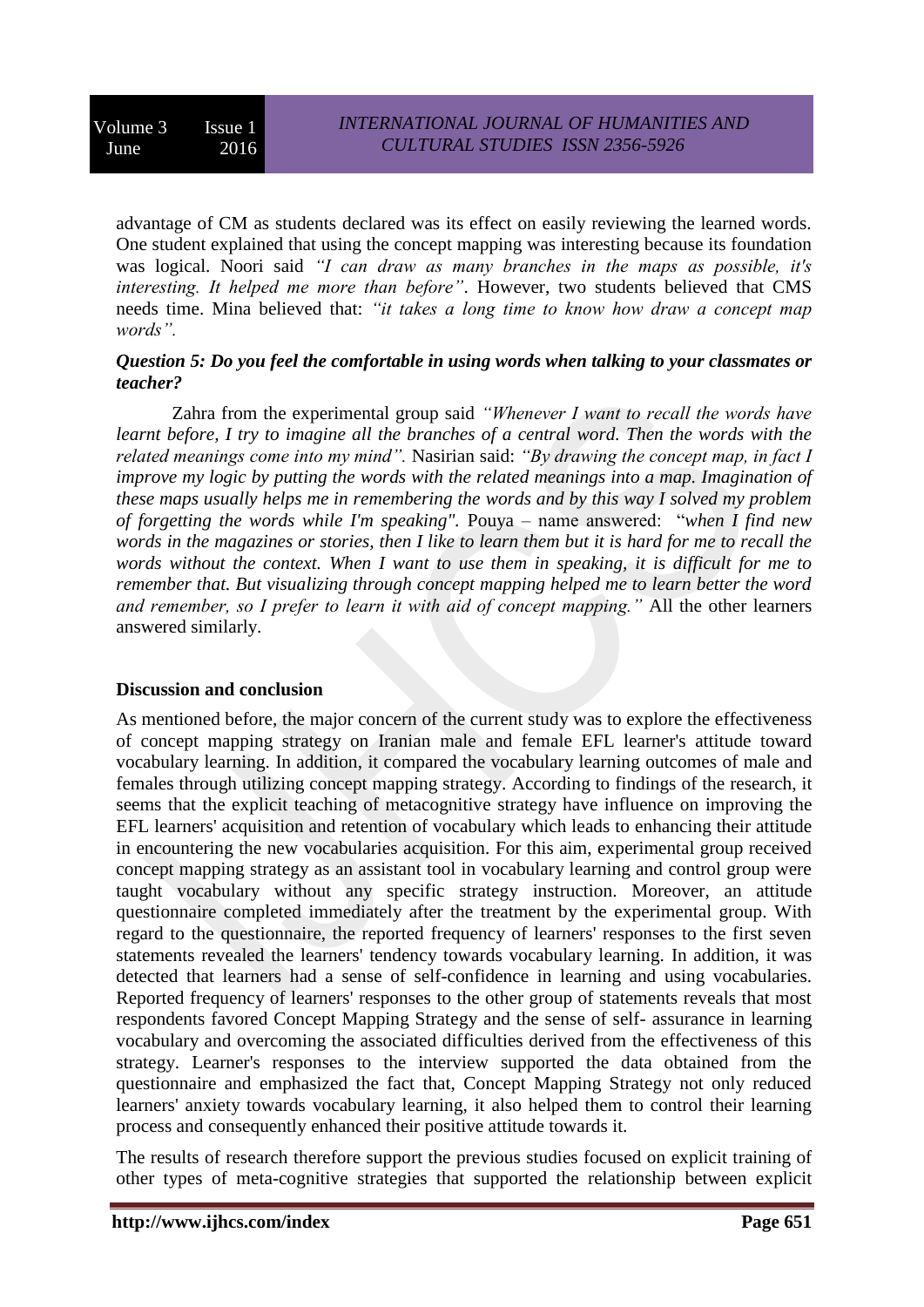training of metacognitive strategies and learner's attitude toward language learning (Kolić-Vehovec, 2014; Zuraina et al, 2013; Mutalib et al, 2013; Zuraina, Mukundan, Baki, and Ayub, 2012; Ozsoy, 2009; Magogwe, 2007; Jing, 2005; Yang, 1999).

Particularly, Results obtained from this research question were favorable with Schmitts' (2008) idea about enhancing learners' attitude towards vocabulary learning through developing learners' metacognitive knowledge on controlling the learning process. Moreover, findings supported the Kleitman & Gibson (2011) who asserted that a broad set of beliefs which encompass students' perceptions of their cognitive abilities should converged to metacognitive beliefs which acted as an important positive predictor of Self-confidence and achievement. Moreover, stronger metacognitive beliefs lead to less negative attitude and tendency towards learning process.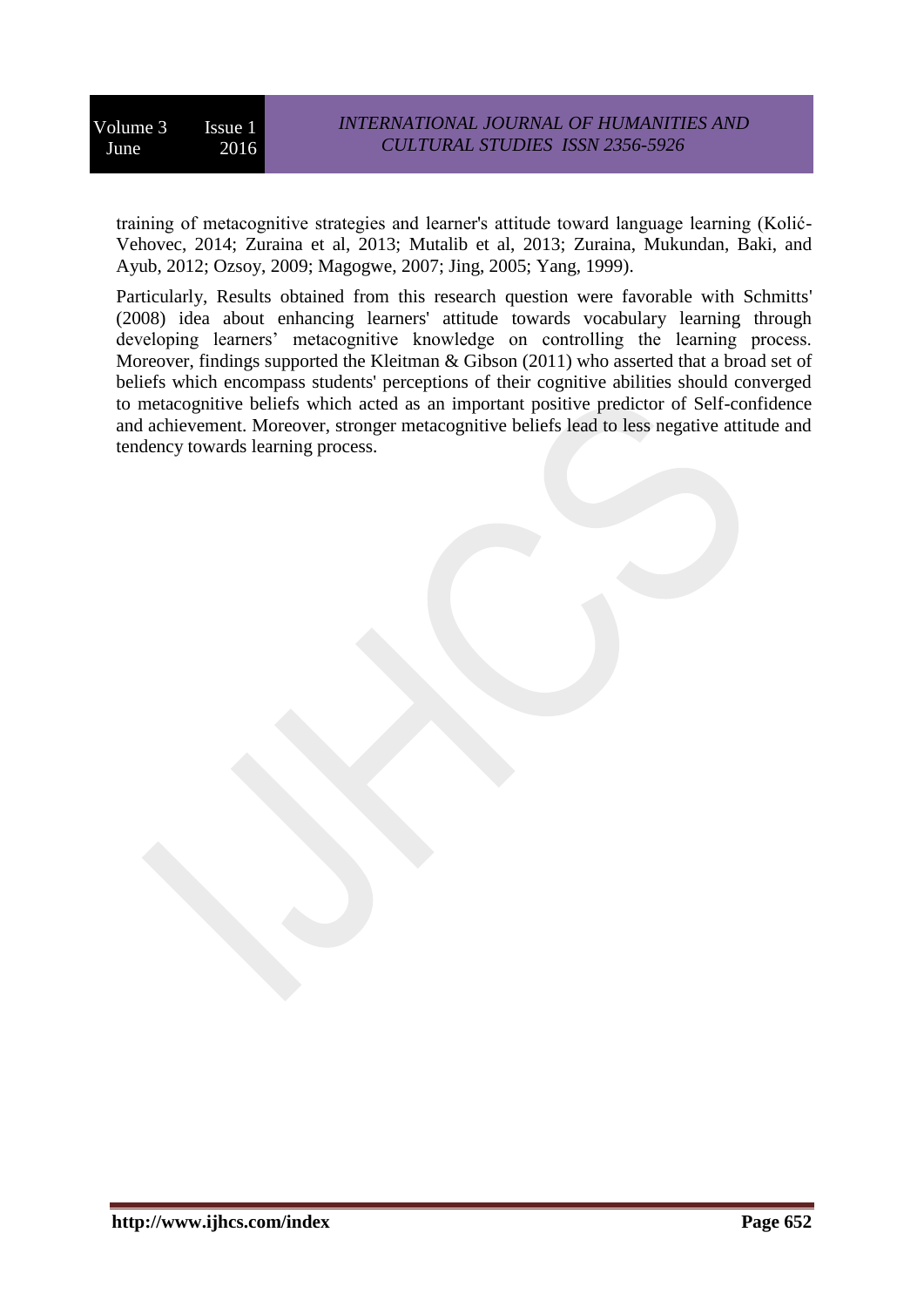#### **References**

- Arefinezhad, H., & Golaghaei, N. (2014). Investigating EFL learner's attitude toward demotivatin factors in vocabulary learning: A mixed- method study. *International Journal of Language Learning and Applied Linguistics World*, 179-‐197.
- Bachman, L. (1990). *Fundamental considerations in language testing.* Oxford: Oxford University Press.
- Bacon, S. M. (1992). The relationship between gender, comprehension, processing strategies, cognitive, and affective response in foreign language listening. *The Modern Language Journal*, 160-178.
- Brown, H. D. (2000). *Principles of Language Learning and Teaching. (4th ed.).* New York: Longman.
- Brown, H. D. (2007). *Teaching by Princilpes; An Interactive Approach to Language Pedagogy.* San Francisco: Pearson Longman.
- Culhane, S. F. (2004). An Intercultural Interaction Model: Acculturation Attitudes in Second Language Acquisition. *Electronic Journal of Foreign Language Teaching*, 50-61.
- Cassata-Widera, A. E. (2006). Concept mapping and early literacy: A promising crossroads. *Tallinn, Estonia & Helsinki*, 1-18.
- Cohen, A. D. (1996). SECOND LANGUAGE LEARNING AND USE STRATEGIES:CLARIFYING THE ISSUES. *http://www.carla.umn.edu/strategies/resources/sbiclarify.pdf*, 1-26.
- Coleman, D., Strafield, S., & Hagan, A. (2003). The attitudes of IELTS stakeholders: student and staff apperception of IELTS in Australian, UK, and Chinese tertiary institutions. *IELTS Australia Research*, 20-34.
- Cook, V. (2001). *Second Language Learning and Language Teaching.* London: HODDER EDUCATION.
- Deng, Q. (2010). *Motivation for Vocabulary Learning of College students.* Lincoln: Department of Teaching, Learning and Teacher Education.
- Dornyei, Z. (2007). *Research methods in applied linguistics.* Oxford: Oxford University Press .
- Ellis, N. C. (1994). Vocabulary acquisition: The implicit ins and outs of explicit cognitive mediation. In N. C. Ellis (Ed), *Implicit and explicit learning of languages* (pp. 211- 282). London:: Adademic Press.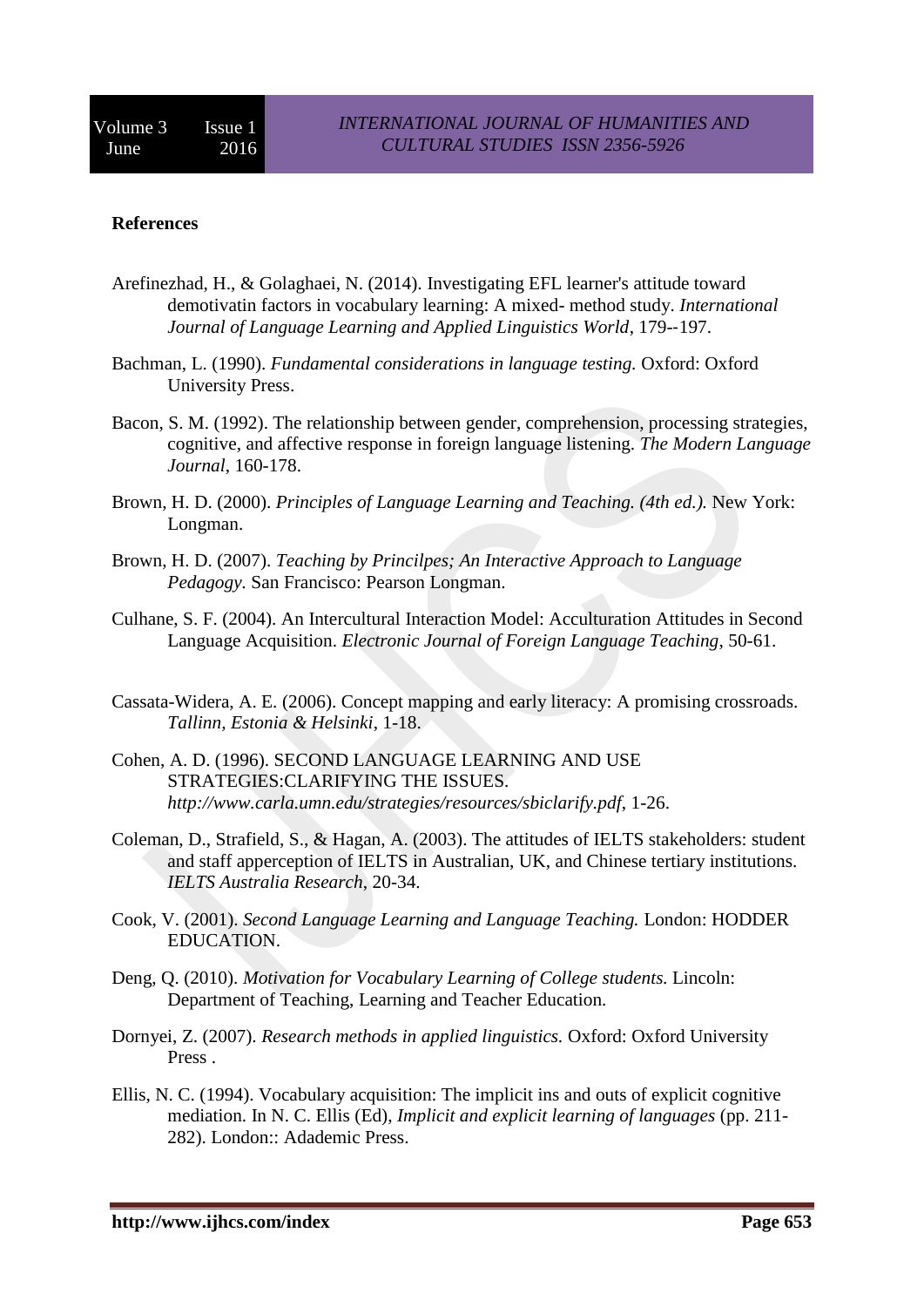Fowler, W. S., & Coe, N. (1978). *Nelson English language tests (Book 2, Intermediate).* London: Butler & Tanner Ltd.

Gardner, R. C. (1980). On the validity of affective variables in second language acquisition: conceptual, contextual and statistical considerations. *Language Learning*, 255-270.

Gardner, R., Tremblay , P., & Masgoret, A. M. (1997). Towards a full model of second language learning: an empirical investigation. *The Modern Language Journal*, 344-362.

Gourgey, A. F. (1998). Metacognition in basic skills instruction. *Instructional Science*, 81-96.

Green, J., & Oxford, R. (1995). A Closer Look at Learner Strategies, L2 Proficiency and Gender . *TESOL Quarterly*, 261-297.

Griffiths, C. (2003). Patterns of language learning strategy use. *System*, 367-383.

Kleitman, S., & Gibson, J. (2011). Metacognitive beliefs, self-confidence and primary learning environment of sixth grade students. *Learning and Individual Differences*, 725-735.

Knight, S. (1994). Dictionary use while reading: The effects on comprehension and vocabulary acquisition for students of different verbal abilities. *The Modern Language Journal*, 285–299.

Kolić-Vehovec, S., Zubković , R. B., & Pahljina-Reinić, R. (2014). Development of Metacognitive Knowledge of Reading Strategies and Attitudes Toward Reading in Early Adolescence: The Effect on Reading Comprehension. *PSYCHOLOGICAL TOPICS*, 77-98.

Koosha, M., & Salimian, M. (2010). The Potential Relationship between English Vocabulary Knowledge and Morphological Knowledge of Iranian Pre- University Students. *Knowledge & Research in Educational Sciences*, 249-274.

Krashen, S. D. (1982). *Principles and practices in second language acquisition.* Oxford: Pergamon Press.

Laufer, B. (1997). *The lexical plight in second language reading.* Cambridge: Cambridge University Press.

Magogwe , J. M., & Oliver, R. (2007). The relationship between language learning strategies, proficiency, age and self-efficacy beliefs: A study of language learners in Botswana. *System*, 338-352.

Malallaha, S. (2000). English in an Arabic environment: current attitudes to English among Kuwait University. *International Journal of Bilingual Education and Bilingualism*, 19-43.

Martínez, D. U., Pérez, J. G., & Fernández, D. M. (2013). Attitudes of Mexican American Students Towards Learning English as a Second Language in a Structured Immersion Program. *Porta Linguarum 20*, 205-221.

Mintzes, J., Wandersee, J., & Novak, J. (1997). *Assessing science understanding.* San Diego: Academic Press.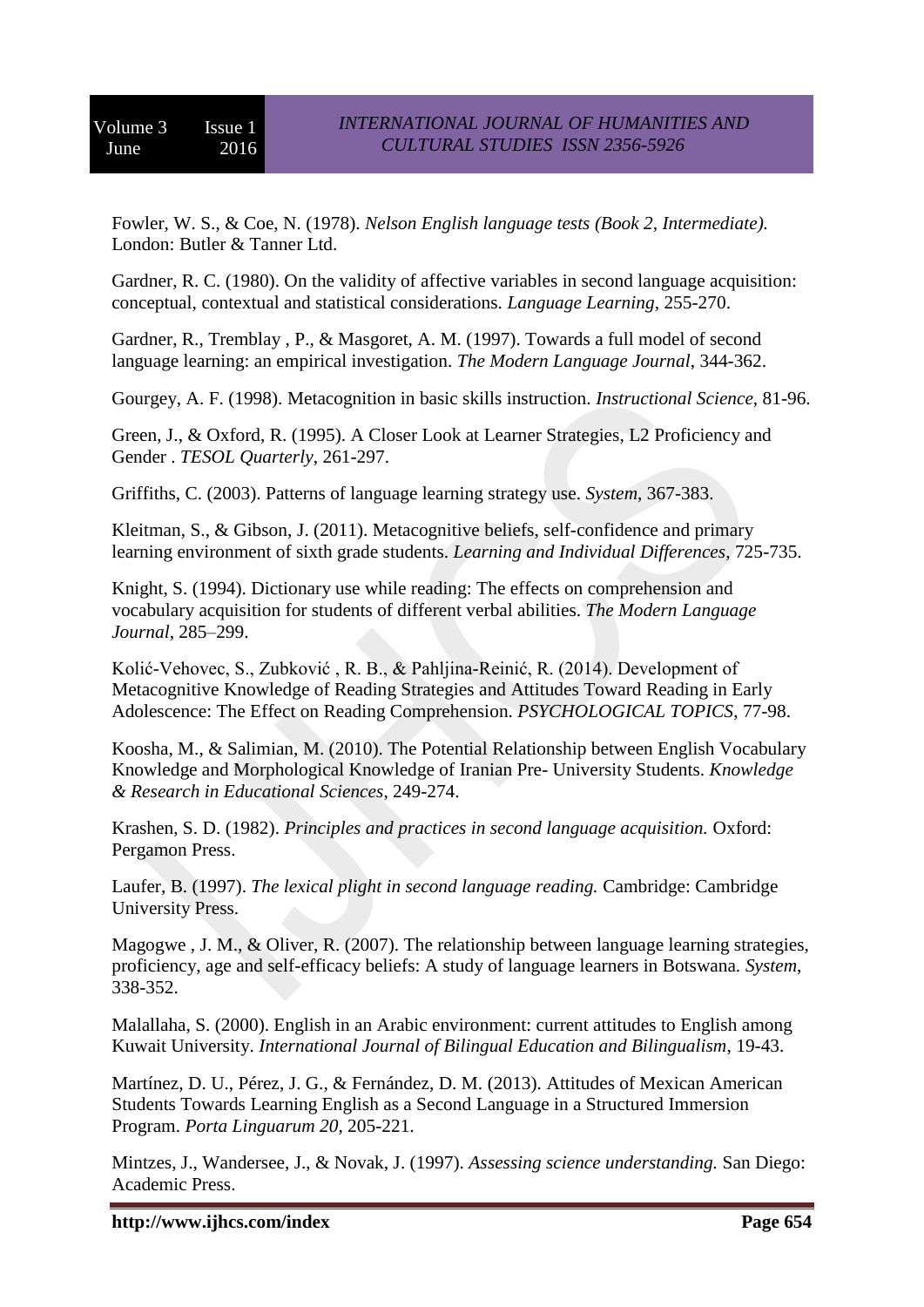Mutalib, A. H., Kadir, R. b., Robani, R. b., & Majid, F. A. (2013). Vocabulary learning strategies among Malaysian TEVT students in German-Malaysian Institute (GMI). *Procedia - Social and Behavioral Sciences*, 361 – 368.

Nation, I. S. (2001). *Learning Vocabulary in Another Language.* Cambridge: Cambridge University Press.

Noels , K. A., Pelletier, L. G., & Valler, R. J. (2000). Why are you learning a second language? Motivational orientation and self-determination theory. *Language Learning*, 57- 85.

Nunan, D. (2001). *Second language teaching and learning.* Boston, Massachusetts: HEINLE & HEINLE PUBLISHERS.

O'Mallley, J. M., & Chamot, A. U. (1990). *Learning strategies in second language acquisition.* Cambridge: Cambridge University Press.

Oxford, R. (1990). *Language learning strategies: What every teacher should know.* New York: Newbury House.

Oxford, R., & Ehrman, m. (1988). Psychological Type and Adult Language Learning Strategies: A Pilot Study. *Journal of Psychological Type*, 22-32.

Ozsoy, G., Memis, A., & Temur, T. (2009). Metacognition, study habits and attitudes. *International Electronic Journal of Elementary Education*, 1-13.

Punthumasen, P. (2007). International Program for Teacher Education: An Approach to Tackling Problems of English Education in Thailand. *The 11th UNESCO-APEID international conference*, (p. http://www.worldreform.com/pub/paperies13dec07.pdf.).

Rastegar, M., Akbarzadeh, M., & Heidari, N. (2012). The darker side of motivation: Demotivation and its relation with two variables of anxiety among Iranian EFL learners. *ISRN Education*, 1-8.

Redman, S. (2003). *English Vocabulary in Use; Pre- intermediate and intermediate( Second Edition).* Cambridge: Cambridge University Press.

Richards, J., & Renandya, W. (2002). *Methodology in language teaching.* Cambridge University Press.

Sadeghi, M. (2013). The Impact of Achievement Motivation on Vocabulary Learning In Intermediate EFL Learners. *Journal of Basic and Applied Science Research*, 206- 213.

Sakai, H., & Kikuchi, K. (2009). An analysis of demotivators in the EFL classroom. *System*, 57-69.

Schmitt, N. (2008). Review article: instructed second language vocabulary learning. *Language Teaching Research*, 329-363.